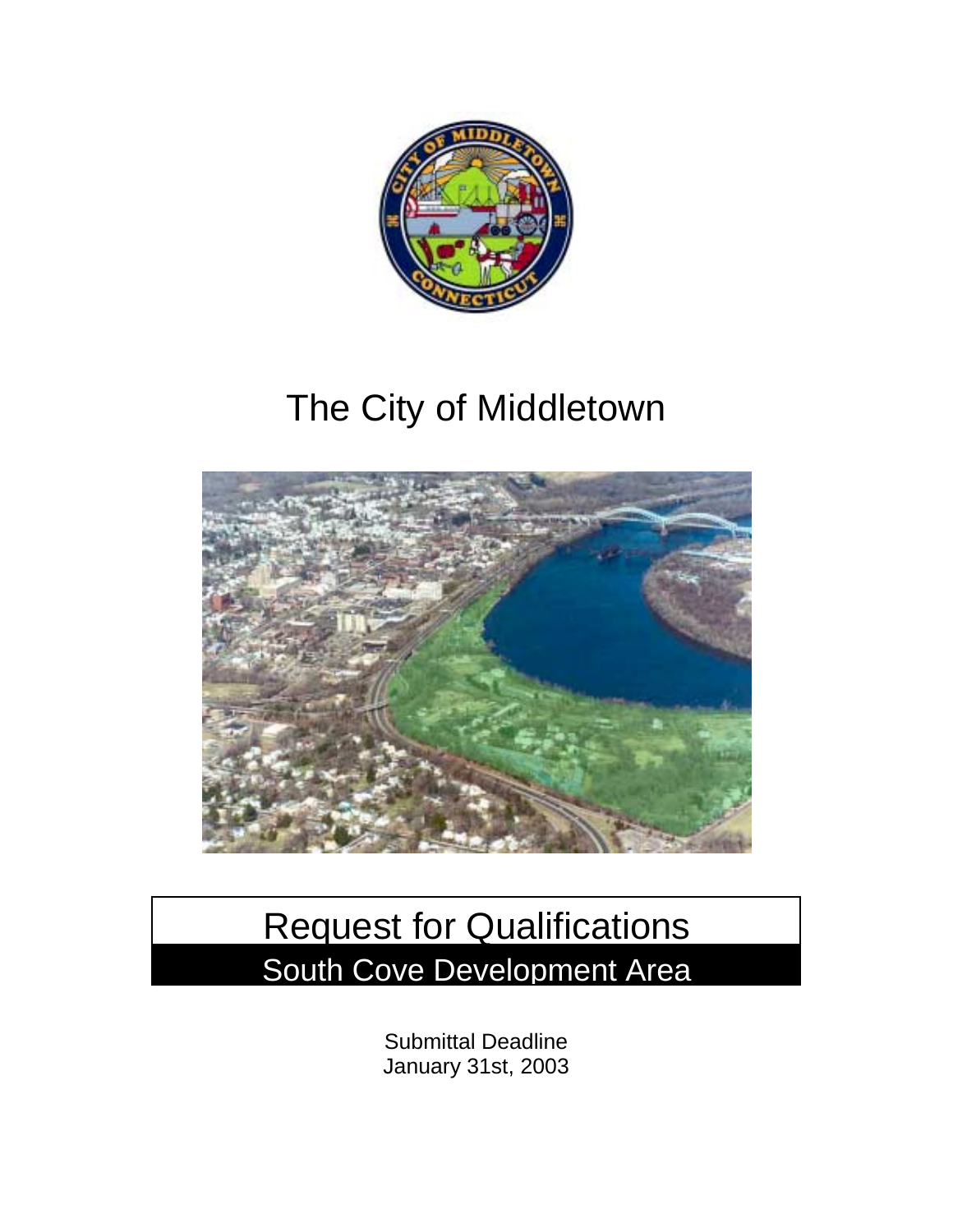## **TABLE OF CONTENTS**

| 1.0 |                                                           |  |
|-----|-----------------------------------------------------------|--|
| 2.0 |                                                           |  |
| 3.0 |                                                           |  |
| 4.0 |                                                           |  |
| 5.0 | Department of Planning, Conservation, & Developmentpage 5 |  |
| 6.0 |                                                           |  |
| 7.0 |                                                           |  |
|     |                                                           |  |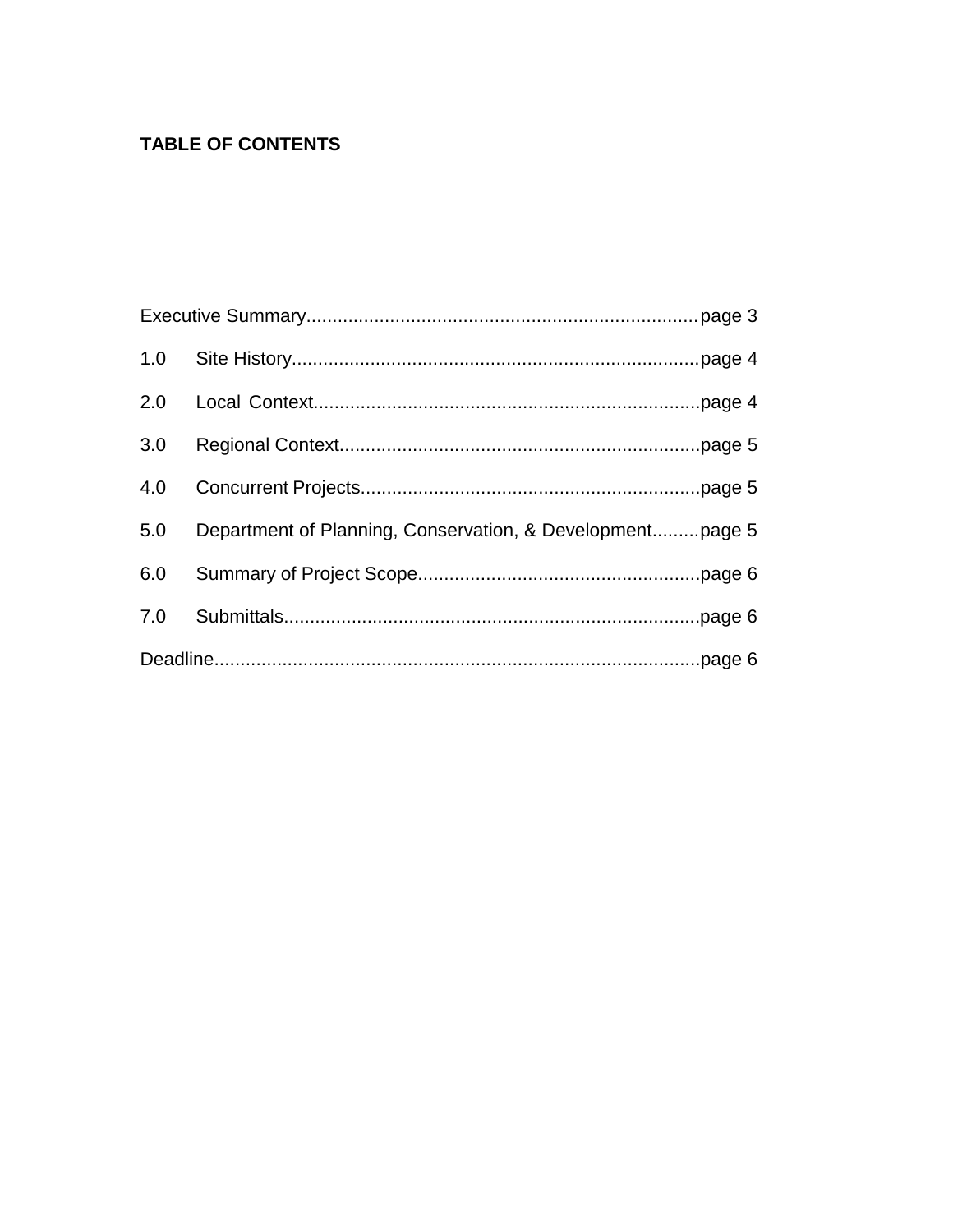#### **EXECUTIVE SUMMARY**

The presence of Route 9, between Middletown and the historic Connecticut River, has long been a source of consternation for area planners and residents who rue the day they lost access to it.

As plans evolved to decommission the obsolete riverfront sewage treatment plan and reconfigure the Route 9 / Route 17 interchange in the South Cove area, city leaders began to look at this section of the waterfront and its larger land mass as a long-range development opportunity to reconnect the city with its waterfront amenities.

In 1998, Mayor Domenique S. Thornton convened "The Mayor's Select Committee on Waterfront Development," to involve the broadest possible crosssection of residents, property-owners, planners, business people, and other stakeholders to explore options in the area, and identify community priorities and objectives for its future development. Coordinated by planning director, William Warner, AICP, the meetings were facilitated by two consultants: John Mullin and Associates and Planimetrics. A series of charrettes, attracting over a hundred residents, established Goals, Priorities, and Strategies for the future development of the area, along with a Conceptual Land Use map.

A Brownfields PILOT grant from the EPA provided the city with resources to investigate the environmental effects of 100 years of industrial location in the area. Environmental consultants TRC performed a number of studies, Phase I and Phase II assessments, and reports, the sum of which significantly reduced much of the uncertainty that comes with "brownfield" redevelopment.

In recent months, developers have begun to take notice of this area, prompting the city to take steps to articulate more clearly its vision for how the development should ultimately take shape. Early this year (2002), the city retained renowned waterfront and preservation architect, Arthur Cotton Moore to develop conceptual designs for the waterfront which were unveiled at the end of May.

The City of Middletown, Department of Planning, Conservation, & Development is seeking statements of qualifications from development teams demonstrating their ability to implement the South Cove waterfront development project on the historic Connecticut River. The most qualified teams will be asked to submit proposals. The successful candidate will both write and, as Designated Master Developer, implement a Municipal Development Plan for the South Cove area. City-owned parcels will be made available to the developer through the Redevelopment Agency, who can also assist in general site assembly for the project. The submittal deadline for qualifications is January 31, 2003.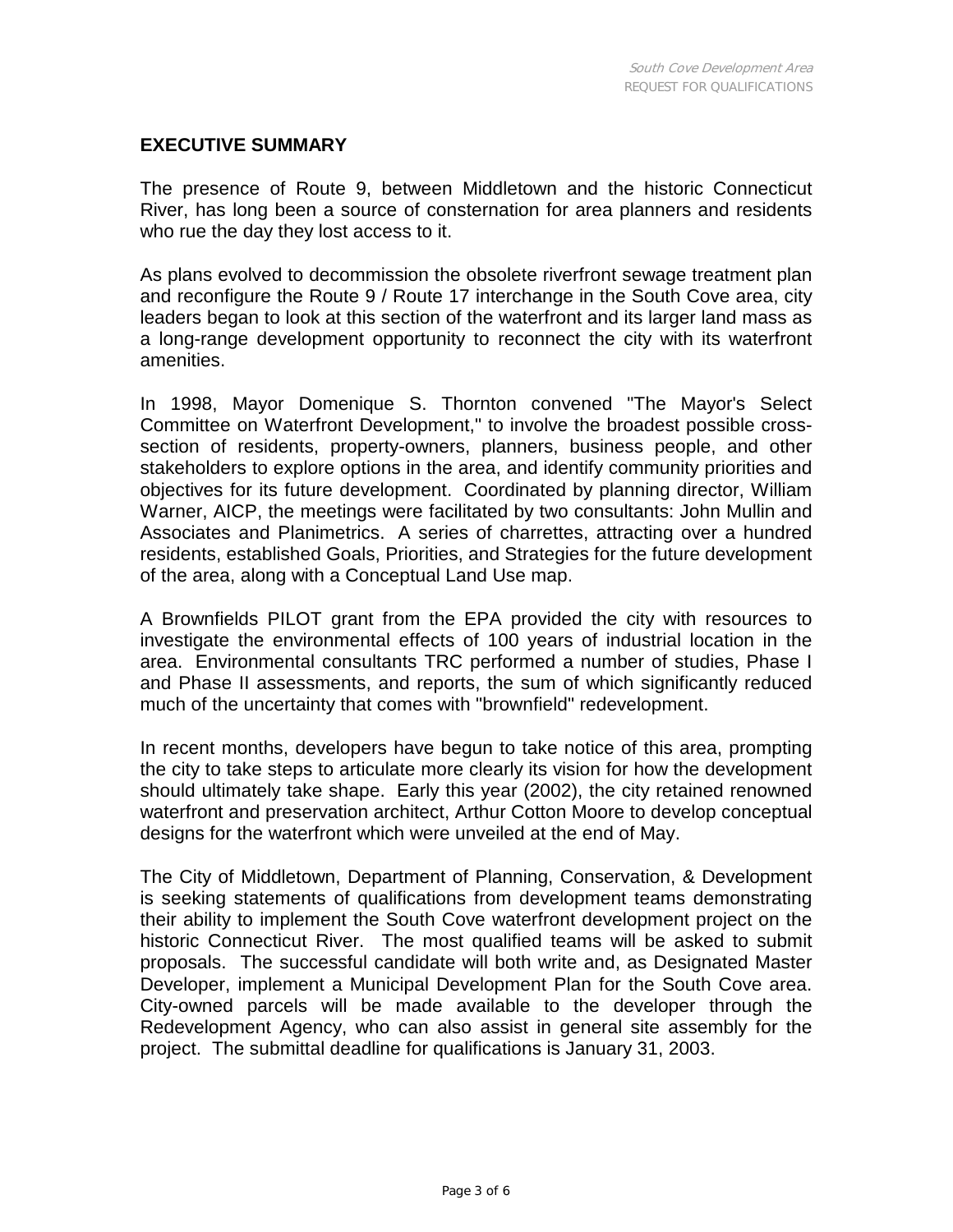



*Current aerial photograph of the project area* 





*acks the Connecticut River.* 

### 1.0 **SITE HISTORY**

The project's background is the city's longstanding desire to reconnect to one of its foremost natural assets: the Connecticut River. Once referred to as "the Great River," and one of a select group of designated "American Heritage Rivers," the Connecticut played a central role in the development of Middletown's 350-year history, once making it the largest shipping port in Connecticut.

With the industrial revolution and its environmental aftermath, the waterfront became estranged from its recreational role in the city, gradually fading so far into the background that post-war planners saw little to lose by building a large highway on the rivers edge, creating a significant physical barrier between the river and the rest of the city.

Fortunately, the highway's construction did not altogether follow the curvature of the river; a bend away from the highway in the southern section of the river left in tact an 85-acre wedge of land, sloping gradually down to the river's edge. These 85 acres comprise the Project Area.

#### 2.0 **LOCAL CONTEXT**

Middletown's largest local employers are Aetna, United Technologies (Pratt & Whitney), the State of Connecticut, Middlesex Hospital, and Wesleyan University.

Local economic development activities auger well for the waterfront's success. Developers broke ground this month on a four-star, 100 room hotel at the south end of Main Street, while Wesleyan University is signing a long-term lease with the city to convert a historic school building to a community arts center at the north end of the Street. Meanwhile, a grant is underway to illuminate the city's historic Arrigoni Bridge in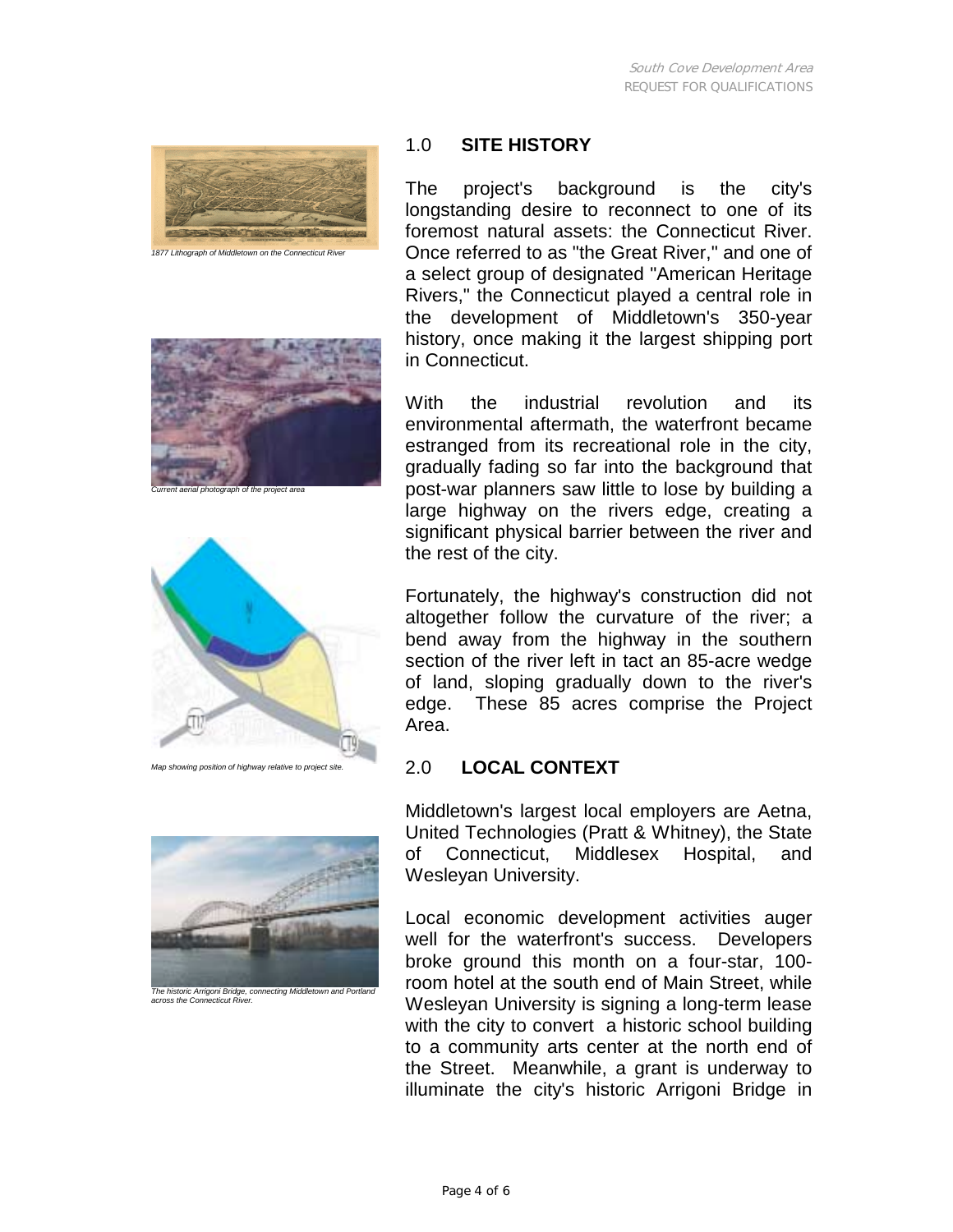

*Map showing Middletown in the context of the Connecticut River Valley, and the Boston / New York Corridor.* 

ways we expect to draw more attention to "Harbor Park," another waterfront attraction adjacent to the project area.

#### 3.0 **REGIONAL CONTEXT**

Aptly named, Middletown is strategically located in the middle of an area bursting with population centers, disposable income, and famous tourist attractions. In the middle of the nation's wealthiest state, Middletown,

Connecticut is equidistant from Boston and New York City, occupying a central location in the northeast corridor, incorporating Providence, Boston, New York, Philadelphia, Baltimore and Washington, D.C. The Foxwoods and Mohegan Sun casinos are within an hour's drive to the southeast, while Six Flags New England is less than an hour's drive north. Yale University is a half hour to the southwest, while Wesleyan University is located a short walk from downtown. The Goodspeed Opera House is twenty minutes to the south. Connecticut's capitol city, Hartford, is the same distance north. A region famous for its maritime heritage, the Mystic Seaport and Connecticut River Museums are both located within an hour's drive.

In addition to the attractions of the region's many developments, Middletown and its surrounding area have many attractive undeveloped areas, including thousands of acres of unspoiled farmland and beaches on Long Island Sound.

#### 4.0 **CONCURRENT PROJECTS**

At the northern edge of the Project Area are two vestiges of the city's industrial approach to its waterfront in the 1950s: an elevated highway interchange for State Routes 9 and 17, and a local sewage treatment plant. ConnDOT, in conjunction with a local advisory committee, has developed plans to reconfigure this interchange to a landscaped boulevard, with an at-grade intersection, providing a pleasing gateway to the Project Area. Also underway is the decommissioning of the old sewage treatment plan, with the Mattabassett District Water Pollution Control Authority, agreeing to take the flows currently treated at the old plant. Finally, as an EPA Brownfield Pilot, the project area has been the subject of extensive Phase I and Phase II Environmental Assessments, which information will be made available to potential developers.

#### 5.0 **DEPARTMENT OF PLANNING, CONSERVATION, & DEVELOPMENT**

The City of Middletown's ("the city") Department of Planning, Conservation, & Development ("the department") staffs all development-related boards and commissions, including the Planning and Zoning Commission, the Redevelopment Agency, the Design Review & Preservation Board, the Zoning